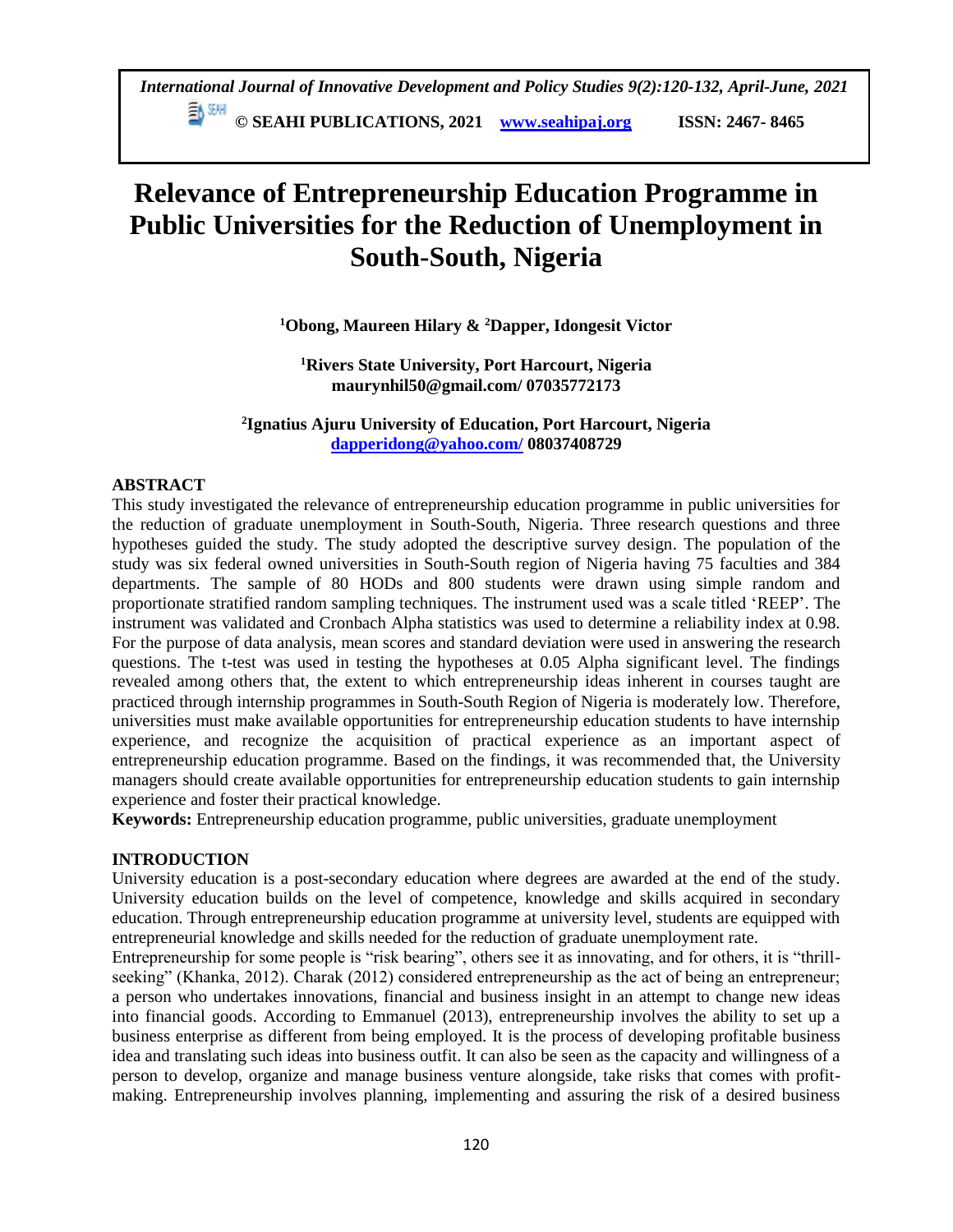with the aim of making profit (Adegun & Akomolafe, 2013). Hence, to entrepreneurs, risk taking and failures are seen as a national part of the creative process. Entrepreneurship gives an individual the opportunity of doing what he intends to do, reap profits and contribute positively to his immediate environment. Drucker in Holt (2009) opined that, entrepreneurship occurs when resources are used for progressive opportunities. Therefore, entrepreneurship provides the ability to set up a business enterprise thereby being self employed as well as an employer of labour. Entrepreneurship education provides an individual with the ability to recognize commercial opportunities. This is the domain of youth development, graduate employment and invariably national development.

Entrepreneurship education is a process of giving systematic instruction of entrepreneurial knowledge, skills and abilities to learners so as to assist them succeed as an entrepreneur (Nian, Bakar & Islam, 2014). Okebukola (2011) observed that, the commonly held view of entrepreneurship education is that, it is a learning which furnishes the learners with information, abilities, and orientations as an entrepreneur (an innovator, a person who develops a new product, a new market, or a novel technique). Entrepreneurship education encompasses all activities geared towards promoting entrepreneurial mindset, orientation and abilities, and other features such as idea generation, start-up, growth and innovation (Madumere-Obike, Okeke & Nwabueze, 2013). For Akudolu in Ediagbonya (2013), entrepreneurship education is the acquisition of knowledge, skills and orientation for the learner to arrest life threats and take steps to grasp new inclinations and occasions for meeting those challenges in all aspect of human life. Entrepreneurship education hereby becomes very relevant as it is more than a functional strategy, culture, way of thinking, acting, and liberty to innovate and take risks. It helps to disclose value and latent qualities in individuals. These qualities can then be improved by the advancement of new educational process which will be valuable in every venture of an individual's life. Since entrepreneur is someone whose latent qualities can be motivated, entrepreneurship education helps in having such potentials actually stimulated. The potentials capable of being stirred include: motivation, self esteem, rationality, and social competencies.

Entrepreneurship education therefore, is a purposeful intervention by an educator in the life of the learner to impact entrepreneurial qualities and skills to enable the learner survive in the world of business. It is associated with new venture creation and relieves one from dependency which triggers the wealth of the nation. The wealth of the nation is its human capital. The development of nation's human capital through entrepreneurship education in universities will encourage a change of attitudes towards enterprising. Changing attitudes which will be sustained for a long period take time, and schools must play an important role to develop students' spirit of enterprising regardless of whether they imagine a future being self-employed or employed. Whichever way it is looked at, entrepreneurship education will not only contribute to sustainable economic development by reducing the unemployment rate, but also help to boost productivity and competitive access in the global economy. Moreover, Ofuasia, Nwalado and Dede (2012) are of the opinion that, the union of entrepreneurship education and sustainable economic development is Nigeria's best hope to bring humanity, the greatest benefits from the finest outcomes of independent and creative learning.

Entrepreneurship education is the new culture people must seek to reduce unemployment rate after school. It is in 2006 that the presidency directed all Nigerian higher education institutions to include entrepreneurship education as a compulsory course for all students with effect from 2007/2008 academic session. In the absence of a vibrant entrepreneurship, and human resources who could create jobs, be employable and at the same time be employers of labour, socio-economic development will remain a mirage. A quality entrepreneurship education is the creation of a well-planned education system. Despite the many benefits, entrepreneurship education is globally acknowledged as a programme of study that gives learners knowledge, skills and motivation to encourage entrepreneurial success in diverse setting of education (Osuala, 2009).

To curb the problem of unemployment, the National Economic Empowerment and Development Strategy (NEEDS) was established under the former President, Olusegun Obasanjo (Green Climate Fund, 2008). A policy issue was made which states that, "the national educational goals should include the acquisition of appropriate skills and the development of mental, physical and social abilities and competencies as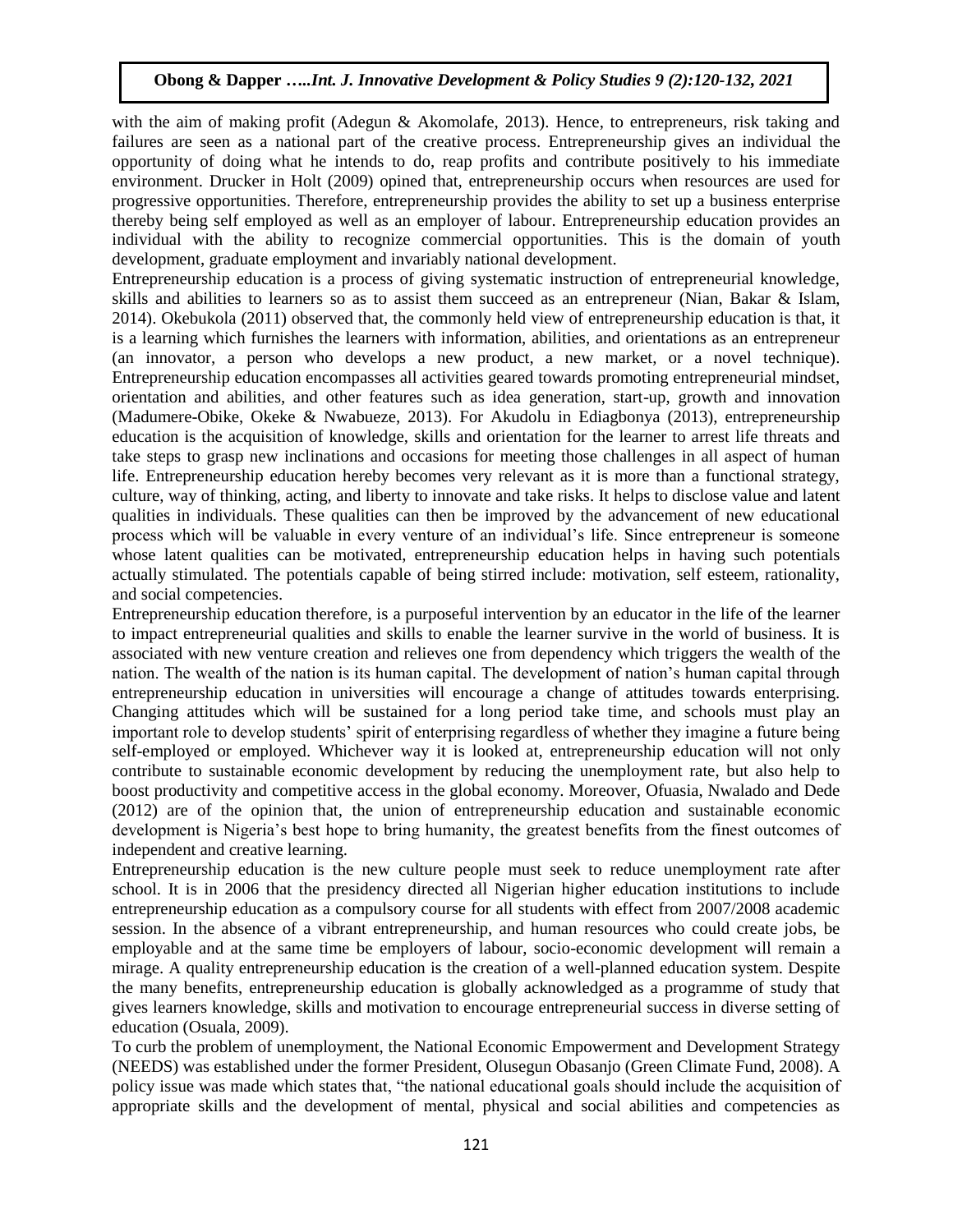equipment for individuals to live and contribute immensely to the development of the society" (Federal Republic of Nigeria, 2004). These gave rise to the introduction of entrepreneurship education by the National Universities Commission (NUC). Forsman (2014) asserted that, the NUC inclusion of entrepreneurship studies in the curriculum is to fulfil the educational, research and information functions in the  $21<sup>st</sup>$  century. This emphasizes the need for entrepreneurship education which will in turn produce students who can look for solutions to societal problems. It therefore prepares students for self-reliance. NUC (2011) enumerated some indispensable facilities and equipment that each faculty of Universities entrepreneurship should have to enhance effective teaching. They include:

- 1. at least one video set for the faculty;
- 2. personal computers accessible from multiple terminals such that there is a terminal to a maximum of 15 students registered for computers courses;
- 3. one transparency projector for each department in the faculty;
- 4. one multimedia projector for the faculty;
- 5. one video camera; and
- 6. one tape recorder (p.13)

One of the reasons for the poor quality delivery of entrepreneurship education is inadequacy of lecturers and low capacity manpower for quality delivery. Zhuo and Haixia (2012) reported that in the United States of America, full time staff are employed in institutions to exclusively teach entrepreneurship education programmes. In Nigeria, many entrepreneurship lecturers are from traditional disciplines like Business Administration and Economics. Excluding the deficiency in qualification of entrepreneurship education instructors, the lack of entrepreneurial consciousness, and inadequacy of entrepreneurial manpower are of great challenge to the implementation of entrepreneurship education in Nigerian Universities (Asodike, 2009).

The strength and survival of any higher institution depends largely on her academic staff and are instrumental to effective learning and quality education in Nigeria. Ajayi (2015) sees academic staff as lecturers who lay the moral foundation on which good citizenship is built upon. Ojo (2008) sees academic staff as a researcher who lectures at a University, college, or similar institutions in post secondary (tertiary) education, and whose duties include teaching, learning, and research and community services. Adequacy of manpower is very vital for a successful entrepreneurship education. The Human resources are relevant for entrepreneurship education to thrive. Anekwe and Abraham (2009) affirm that without competent and adequate lecturers in universities, a well funded functional education system will fall below expectation. Therefore, lecturers must be trained and retrained to avoid obsolescence.

The essence of a qualified manpower in any Nation cannot be overemphasized. No Nation is known to have attained and sustained high level of economic and development without a substantial supply of employable and qualified manpower. The lecturers who possess the skills required for entrepreneurship education constitute the human resources for entrepreneurial education. Ogbodo (2009) asserts that lecturers of entrepreneurship education must possess relevant skills, knowledge, attributes, dispositions and attitudes for entrepreneurship education to thrive. He further added that entrepreneurship education must take the training and development of manpower seriously so that they do not impart obsolete skills and knowledge to the students as the local and global economic environments in which the graduates are expected to perform keep changing.

If students are taught entrepreneurship education in practice and not by mere theory, they will be well groomed, and ready for the challenges of the labour market ahead. This will bring about a more organized individual. It takes an organized person to translate goals into strategic actions.

#### **Statement of the Problem**

The youths find it very difficult now to gain employment after graduation. This could be that they lack some skills needed to fit in the jobs they seek for. They lack the entrepreneurial skills needed for individual growth and global competitiveness, and the unemployment of many graduates poses a problem to society as many of them are used as agents of violence. This situation is crumbling the Nigerian economy, because the graduates lack entrepreneurial skills to facilitate self-employment for the teaming population with great man power needs. This could be that resources such as human, material, fund and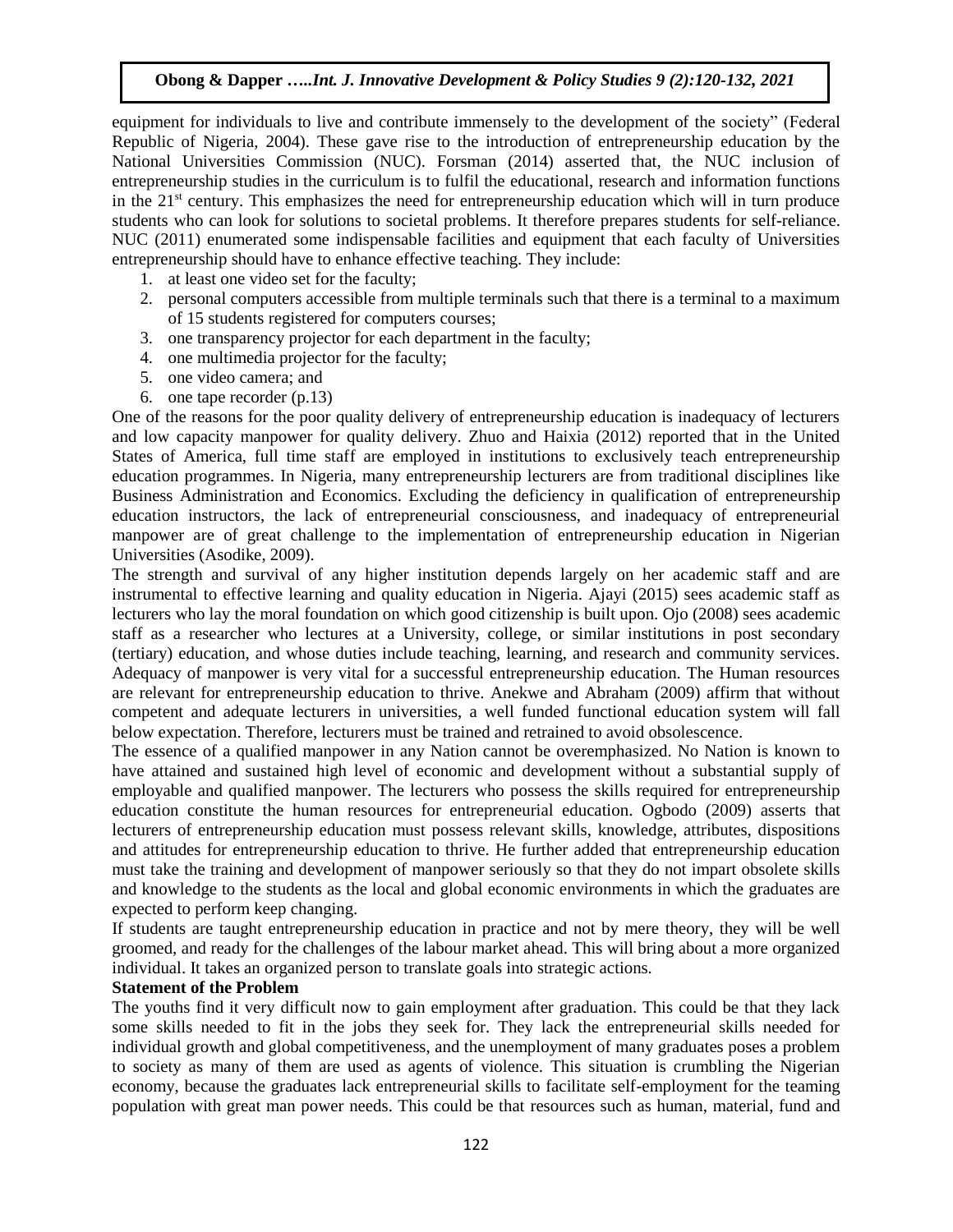time needed to create the entrepreneurial awareness among male and female undergraduates during classroom and laboratory instructions are not readily available in the school system, and the unavailability of these resources affects the quality of graduates produced. However, not much has been done to provide the resources needed to inculcate entrepreneurship skills and programmes into male and female undergraduates of tertiary education institutions for productivity, employment purpose and sustainable development.

In order to enhance the employability and self employment potentials of university graduates in Nigeria, the federal government in 2006 issued a presidential directive through the Federal Ministry of Education that entrepreneurship education be made mandatory for all undergraduates in Nigerian universities irrespective of their area of specialization with effect from 2007/2008 academic session (Omeke, Nwabueze & Oboegbulem, 2020). Subsequently, the National Universities Commission (NUC) directed each university to introduce the programme as a General Studies course, and also to establish and equip an Entrepreneurship Study Centre with both human and material resources needed to inculcate the required practical skills in the students (Nwabueze & Egenti, 2020). Consequently, both federal and state universities in the South-South have initiated the programme in order to reverse graduate unemployment trend by giving the needed training in entrepreneurial skills to students. It is expected that at the end of the training, they will be able to set up their own businesses and become self-employed.

To make the delivery effective, the NUC prescribed the following course title which comprise twelve areas in the Benchmark Minimum Academic Standard (BMAS) guide for students in second semester (200 level) and the course title with fifteen specific areas for students in second semester (300 level) respectively. The course title for the second semester (200 level) is "Introduction to Entrepreneurship"; while the course title for the second semester (300 level) is "Business Development and Management". Hence, the BMAS serves as a model to direct the universities on how entrepreneurship education must be implemented. The NUC has made tremendous input by introducing entrepreneurship education in universities in order to raise employable citizens and citizens who can be employers of labour which is a great social demand. Therefore, this study investigates the relevance of entrepreneurship education programme in public universities for the reduction of graduate unemployment in South-South, Nigeria. The major focus include examining: entrepreneurship facilities are available for practical skills, adequacy of lecturers in teaching entrepreneurship subjects, and ways entrepreneurship ideas inherent in courses taught are practised through internship programmes.

## **Purpose of the Study**

The aim of this study is to investigate the relevance of entrepreneurship education programme in public universities for the reduction of graduate unemployment in South-South, Nigeria. Specifically, the objectives are to:

- 1. ascertain the availability of entrepreneurship facilities needed for practical skills in public Universities in South-South Region of Nigeria;
- 2. examine the adequacy of lecturers in teaching entrepreneurship subjects in public Universities in South-South Region of Nigeria;
- 3. examine the extent to which entrepreneurship ideas inherent in courses taught are practised through internship programmes in South-South Region of Nigeria; and

## **Research Questions**

The following research questions were raised to guide the study.

- 4. How available are the entrepreneurship facilities needed to improve the practical skills of students in public Universities in South-South Region of Nigeria?
- 5. How adequate are the lecturers in teaching entrepreneurship subjects in public Universities in South-South Region of Nigeria?
- 6. What is the extent to which entrepreneurship ideas inherent in courses taught are practised through internship programmes in South-South Region of Nigeria?

## **Hypotheses**

The following null hypotheses were postulated to guide this study.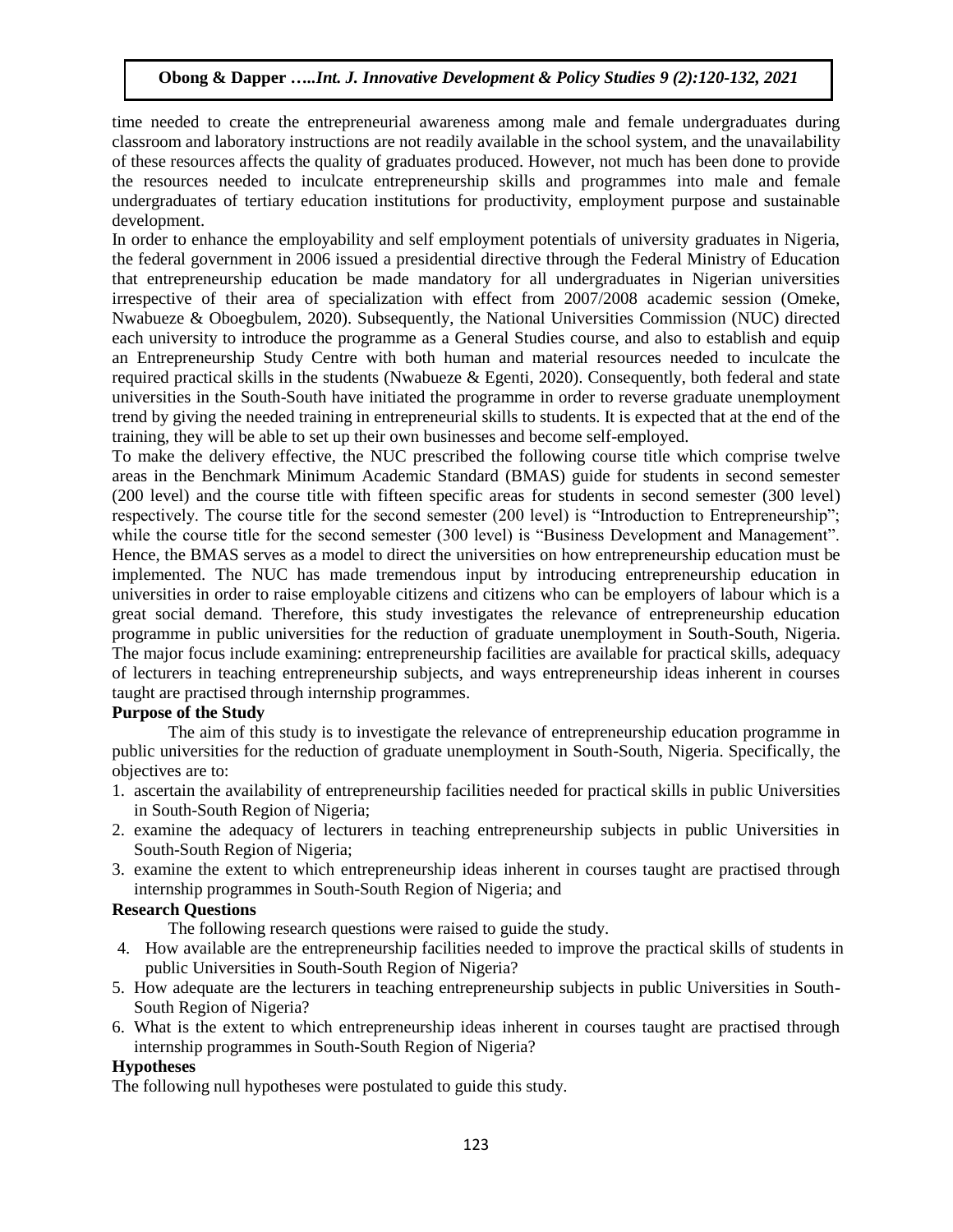- 1. There is no significant difference between the mean ratings of Head of Departments and students on the availability of entrepreneurship facilities needed for practical skills in public Universities in South South Region of Nigeria.
- 2. There is no significant difference between the mean ratings of Head of Departments and students on the adequacy of lectures for entrepreneurship education in public Universities in South-South Region of Nigeria.
- 3. There is no significant difference between the mean ratings of Head of Departments and students on the extent to which entrepreneurship ideas inherent in courses taught are practised through internship programmes in South-South Region of Nigeria.

## **METHODOLOGY**

This study adopted a descriptive survey design. Nzeneri (2010) posits that the descriptive design is that research design that is geared towards determining the nature of situation as it exists at the time of the study. The population of this study included the Head of Departments and final year students of the six federal owned universities in South-South region of Nigeria. There are a total of 75 faculties and 384 departments in the federal universities with 75 Deans and 384 Heads of Departments. The population of the final year students in the six federal owned universities in South-South region of Nigeria is 17, 969. Based on that, four federal universities were sampled from South-South universities using simple random sampling technique. The four federal universities are University of Uyo, Federal University of Otuoke, University of Calabar, and University of Port-Harcourt. The four federal universities have 262 HODs and 13,354 final year students. Hence, a sample of 80 HODs was drawn using simple random sampling technique (i.e. 20 HODs from each institution) representing 30.5%. This included 50 male and 30 female HODs. Also, a sample of 800 students was drawn using proportionate stratified random technique (i.e. 200 students from each institution) representing 6% of the student population. Therefore, the sample of this study constituted 880 participants.

The instrument for data collection was a questionnaire titled 'Relevance of Entrepreneurship Education Programme Questionnaire (REEPQ) designed by the researcher on the modified Likert scale with four (4) point response format. The response format ranges from Great Extent to Low Extent; Readily Available to Not Available; Very Adequate to Not Adequate. The instrument was validated by three experts in the Faculty of Education, Rivers State University. The instrument was administered once to 20 Heads of Department of state universities in the South-South which were not part of the research sample using Cronbach Alpha to determine the internal consistency, which yielded a reliability index of 0.98. The instrument was scored on a 1-4 scale. For the purpose of data analysis, mean scores and standard deviation were used to answer the research questions. The t-test was used in testing the hypotheses at 0.05 Alpha level.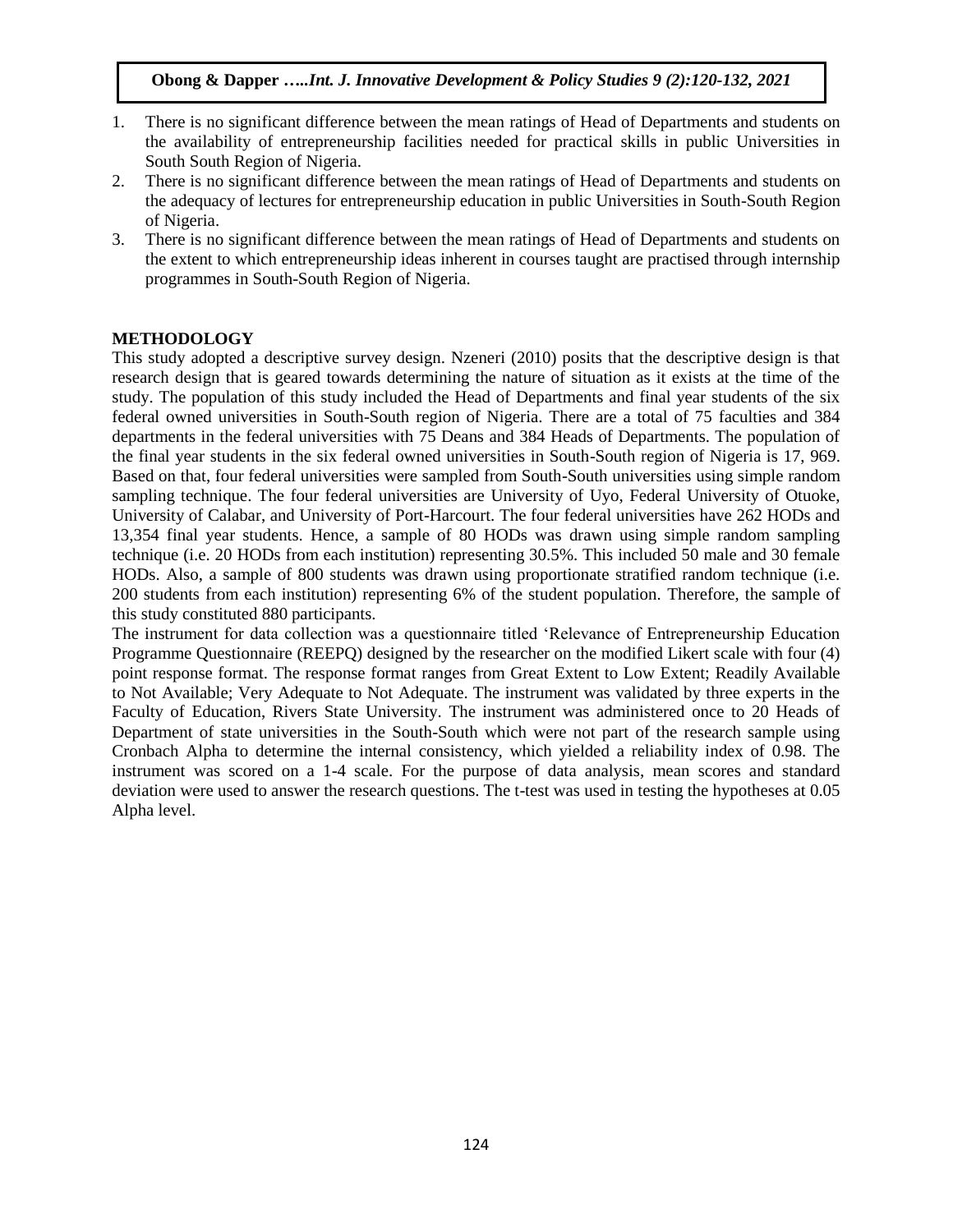**RESULTS**

**Research Question 1:** *How available are the entrepreneurship facilities needed to improve the practical skills of students in public Universities in South-South Region of Nigeria?*

**Table 1: Mean scores and standard deviation of HODs and Students on the availability of entrepreneurship facilities needed to improve the practical skills of students in public Universities**

| S/N            | Availability entrepreneurship facilities are                                                                                                       | HODs(80)    |      | <b>Students (800)</b> |      | <b>Mean</b> | <b>Decision</b>                   |
|----------------|----------------------------------------------------------------------------------------------------------------------------------------------------|-------------|------|-----------------------|------|-------------|-----------------------------------|
|                | available for practical skills in public Universities                                                                                              | <b>Mean</b> | St.D | <b>Mean</b>           | St.D | <b>Set</b>  |                                   |
|                | include:                                                                                                                                           |             |      |                       |      |             |                                   |
| $\overline{1}$ | There are enough workshops/laboratories/studios to<br>accommodate the large number of students during<br>practicals in our university              | 2.21        | 1.11 | 2.26                  | 0.33 | 2.24        | Rarely<br>Available               |
| 2              | Provision of teaching aids to facilitate the<br>enhancement of entrepreneurial performance                                                         | 3.29        | 0.94 | 3.30                  | 0.28 | 3.30        | Readily<br>Available              |
| 3              | Facilities for the actualization of practical skills in<br>universities                                                                            | 2.19        | 1.11 | 2.22                  | 0.34 | 2.21        | Rarely<br>Available               |
| $\overline{4}$ | Facilities to aid students learn at their own pace                                                                                                 | 2.06        | 1.13 | 2.20                  | 0.34 | 2.13        | Rarely<br>Available               |
| 5              | Facilities to aid students gain creative skills                                                                                                    | 2.31        | 1.09 | 2.09                  | 0.36 | 2.20        | Rarely<br>Available               |
| 6              | Infrastructural facilities to match programmes with<br>teaching/learning requirements which will aid<br>industrial requirement for manpower growth | 3.15        | 0.97 | 3.14                  | 0.30 | 3.15        | Readily<br>Available              |
| 7              | Entrepreneurial facilities to achieve a level of<br>instructional effectiveness                                                                    | 2.28        | 1.10 | 2.24                  | 0.34 | 2.26        | Rarely<br>Available               |
| 8              | Entrepreneurship facilities to aid students become<br>innovative                                                                                   | 2.46        | 1.06 | 2.30                  | 0.33 | 2.38        | Rarely<br>Available               |
| 9              | Entrepreneurship facilities to aid students with<br>leadership skills                                                                              | 2.34        | 1.09 | 2.27                  | 0.33 | 2.31        | Rarely<br>Available               |
| 10             | Entrepreneurship facilities to equip students with<br>vocational skills                                                                            | 2.42        | 1.07 | 2.39                  | 0.32 | 2.41        | Rarely<br>Available               |
|                | <b>Aggregate Mean</b>                                                                                                                              | 2.47        | 1.07 | 2.44                  | 0.33 | 2.46        | <b>Rarely</b><br><b>Available</b> |

**N/B:** Readily Available =  $3.11-4.00$ , Moderately Available =  $2.50-3.10$ , Rarely Available =  $1.50-2.49$ , and Not Available  $= 0.01 - 1.49$ 

Data on Table 1 presented the mean scores and standard deviation of HODs and Students on the availability of entrepreneurship facilities needed to improve the practical skills of students in public Universities in South-South Region of Nigeria. The respondents responded that items 10-14 are readily, but other items are rarely available. Based on the analysis, it clearer that the higher the mean score, the lower the standard deviation; and lower the mean score, the higher the standard deviation. Also, their responses did not fall under moderately available and not available. The aggregate mean score of 2.47 for HODs and 2.44 for students showed that the entrepreneurship facilities are rarely available in the universities.

Therefore, the available entrepreneurship facilities needed to improve the practical skills of students in public Universities in South-South Region of Nigeria include: teaching aids to facilitate the enhancement of entrepreneurial performance, and Infrastructural facilities to match programmes with teaching/learning requirements which will aid industrial requirement for manpower growth. But, workshops/laboratories/studios to accommodate the large number of students during practicals in our university; facilities for the actualization of practical skills in universities; facilities to aid students learn at their own pace; facilities to aid students gain creative skills; entrepreneurial facilities to achieve a level of instructional effectiveness; entrepreneurship facilities to aid students become innovative; entrepreneurship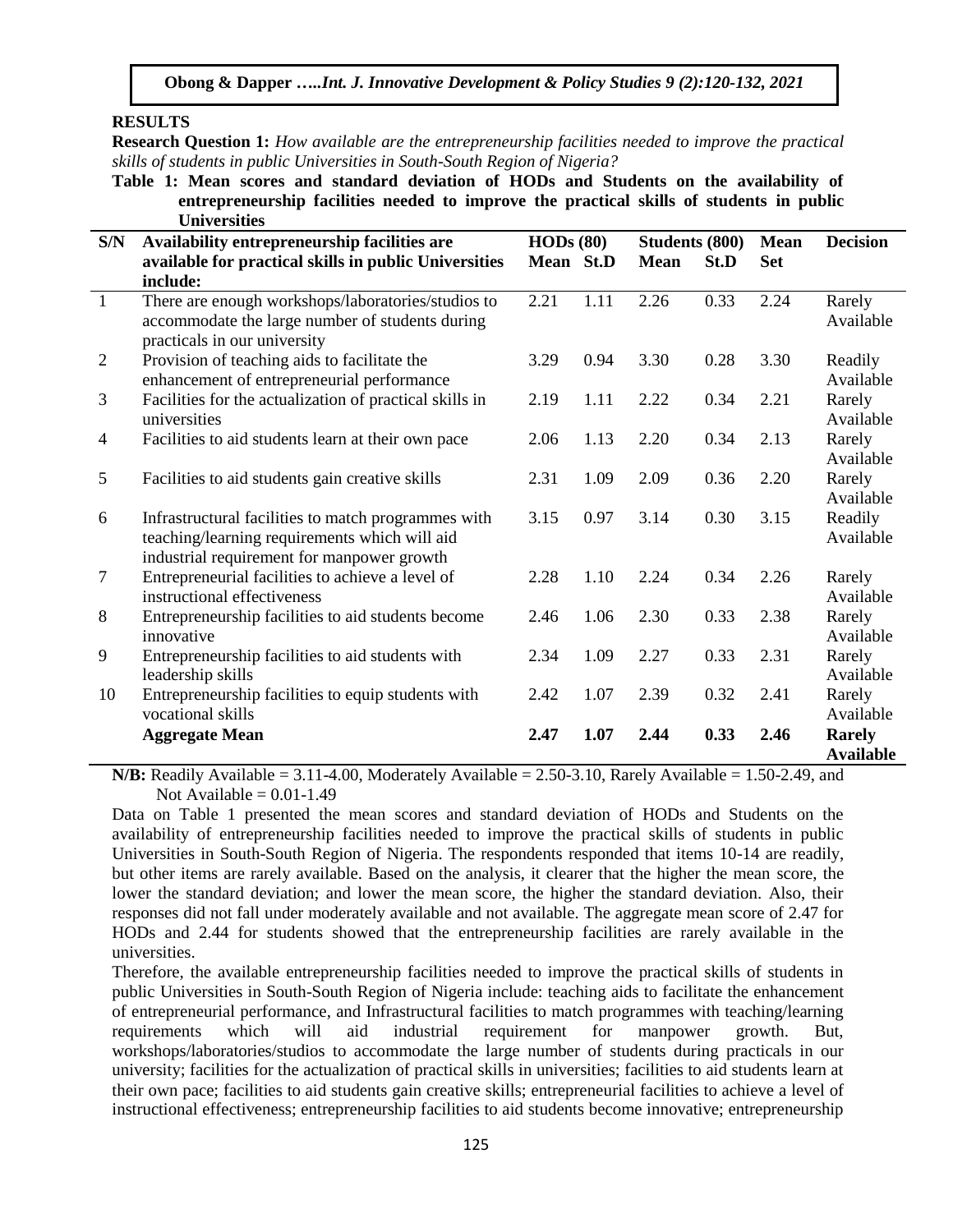facilities to aid students with leadership skills; and entrepreneurship facilities to equip students with vocational skills are rarely available.

**Research Question 2:** *How adequate are the lecturers in teaching entrepreneurship subjects in public Universities in South-South Region of Nigeria?*

| Table 2: Mean scores and standard deviation of HODs and students on the adequacy of lecturers in |
|--------------------------------------------------------------------------------------------------|
| teaching entrepreneurship subjects in public Universities                                        |

| S/N | <b>Adequacy of lecturers in teaching</b>            | HODs(80)    |      | <b>Students (800)</b> |      |            | <b>Mean Decision</b>                 |
|-----|-----------------------------------------------------|-------------|------|-----------------------|------|------------|--------------------------------------|
|     | entrepreneurship subjects in public Universities    | <b>Mean</b> | St.D | <b>Mean</b>           | St.D | <b>Set</b> |                                      |
| 11  | University has adequate lecturers to teach          | 3.00        | 0.89 | 3.12                  | 0.30 | 3.06       | Moderately                           |
|     | entrepreneurial courses                             |             |      |                       |      |            | Adequate                             |
| 12  | lecturers/facilitators are adequately trained to    | 3.30        | 0.84 | 3.25                  | 0.29 | 3.28       | Very                                 |
|     | undertake entrepreneurship courses                  |             |      |                       |      |            | Adequate                             |
| 13  | Adequate developmental programmes are provided      | 3.22        | 0.85 | 3.10                  | 0.30 | 3.16       | Very                                 |
|     | for lecturers in our universities                   |             |      |                       |      |            | Adequate                             |
| 14  | lecturers are adequately motivated to improve their | 2.26        | 1.10 | 2.00                  | 0.37 | 2.13       | Rarely                               |
|     | output                                              |             |      |                       |      |            | Adequate                             |
| 15  | Lecturers are adequate to enhance active student    | 3.03        | 0.89 | 2.92                  | 0.33 | 2.96       | Moderately                           |
|     | centred learning.                                   |             |      |                       |      |            | Adequate                             |
| 16  | The lecturers are adequate in correspondence to     | 3.10        | 0.88 | 3.04                  | 0.31 | 3.06       | Moderately                           |
|     | student ratio.                                      |             |      |                       |      |            | Adequate                             |
| 17  | University has adequate experts in entrepreneurship | 3.31        | 0.84 | 3.20                  | 0.29 | 3.26       | Very                                 |
|     | education to produce entrepreneurial graduates.     |             |      |                       |      |            | Adequate                             |
| 18  | Lecturers who are already employed in the           | 3.27        | 0.89 | 3.36                  | 0.27 | 3.30       | Very                                 |
|     | university update their knowledge in                |             |      |                       |      |            | Adequate                             |
|     | entrepreneurship education by participating in      |             |      |                       |      |            |                                      |
|     | conferences, seminars, workshops or as the case     |             |      |                       |      |            |                                      |
|     | may be.                                             |             |      |                       |      |            |                                      |
|     | <b>Aggregate Mean</b>                               | 3.06        | 0.90 | 3.00                  | 0.31 | 3.03       | <b>Moderately</b><br><b>Adequate</b> |

**N/B:** Very Adequate = 3.11-4.00, Moderately Adequate = 2.50-3.10, Rarely Adequate = 1.50-2.49, and Not Adequate  $= 0.01 - 1.49$ 

Data on Table 2 presented the mean scores and standard deviation of HODs and students on the adequacy of lecturers in teaching entrepreneurship subjects in public Universities in South-South Region of Nigeria. The respondents responded that items 20. 21, 25 and 26 are very adequate. Items 19, 23, and 24 are moderately adequate. While item 22 is rarely adequate. Based on the analysis, it clear that the higher the mean score, the lower the standard deviation; and lower the mean score, the higher the standard deviation. Also, their responses did not fall under '**not adequate'**. The aggregate mean scores of 3.06 for HODs and 3.00 for students showed that the lecturers in teaching entrepreneurship subjects in public Universities are moderately adequate.

Therefore, lecturers/facilitators to undertake entrepreneurship courses, developmental programmes, experts in entrepreneurship education to produce entrepreneurial graduates, and knowledge updates by lecturers are very adequate. Lecturers to teach entrepreneurial courses, lecturers to enhance active student centred learning, and correspondence to lecturer-student ratio are moderately adequate. And finding revealed that, lecturers are rarely motivated adequately to improve their output.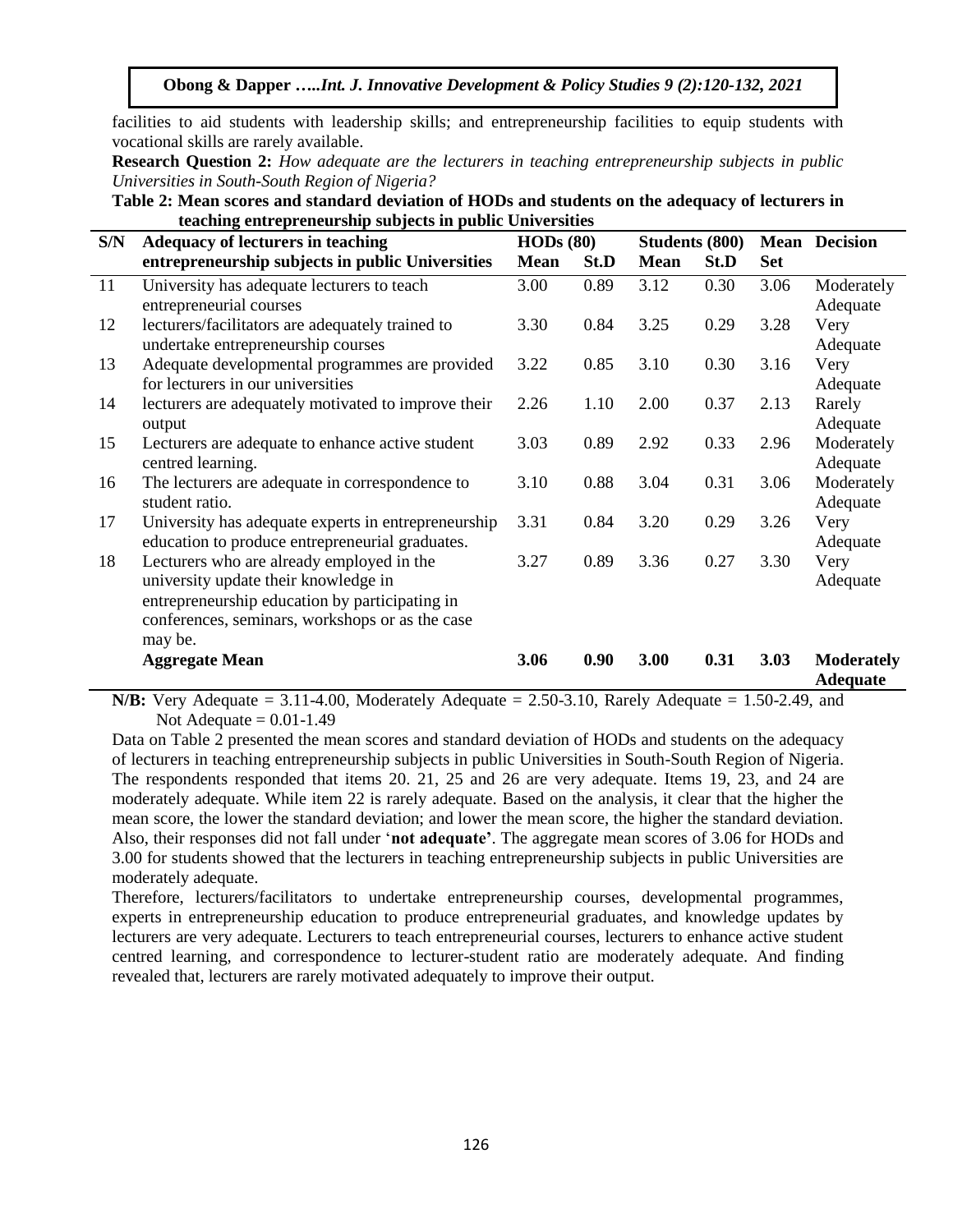**Obong & Dapper …***..Int. J. Innovative Development & Policy Studies 9 (2):120-132, 2021*

**Research Question Three:** *What is the extent to which entrepreneurship ideas inherent in courses taught are practiced through internship programmes in South-South Region of Nigeria?*

**Table 3: Mean scores and standard deviation of male and female HODs on the extent to which entrepreneurship ideas inherent in courses taught are practiced through internship programmes**

| S/N | Extent to which entrepreneurship ideas inherent                                                                                                                                                                                                                                                                                                                                                                                         | <b>Male HODs</b>    |      | <b>Female HODs</b>                     |      | <b>Mean</b> | <b>Decision</b>          |
|-----|-----------------------------------------------------------------------------------------------------------------------------------------------------------------------------------------------------------------------------------------------------------------------------------------------------------------------------------------------------------------------------------------------------------------------------------------|---------------------|------|----------------------------------------|------|-------------|--------------------------|
|     | in courses taught are practiced through<br>internship programmes include:                                                                                                                                                                                                                                                                                                                                                               | (50)<br><b>Mean</b> | St.D | (30)<br><b>Mean</b>                    | St.D | <b>Set</b>  |                          |
| 19  | Our university makes available opportunities for<br>entrepreneurship education students to have<br>internship experience                                                                                                                                                                                                                                                                                                                | 2.69                | 1.03 | 2.64                                   | 1.35 | 2.67        | <b>MHE</b>               |
| 20  | Our university collaborates with industries to<br>provide internship experience for entrepreneurship<br>students                                                                                                                                                                                                                                                                                                                        | 2.24                | 1.06 | 2.18                                   | 1.39 | 2.21        | <b>MLE</b>               |
| 21  | Our university readily exposes entrepreneurship<br>students by sending them out for entrepreneurship<br>internship experience                                                                                                                                                                                                                                                                                                           | 2.07                | 1.07 | 2.21                                   | 1.38 | 2.14        | MLE                      |
| 22  | Our university recognizes the acquisition of<br>practical experience as an important aspect of<br>entrepreneurship education programme                                                                                                                                                                                                                                                                                                  | 2.78                | 1.02 | 2.62                                   | 1.35 | 2.70        | MHE                      |
| 23  | Our university provides internship experience to<br>entrepreneurship students very often                                                                                                                                                                                                                                                                                                                                                | 2.39                | 1.05 | 2.21                                   | 1.38 | 2.30        | MLE                      |
|     | <b>Aggregate Mean</b><br>$M/D$ , $M_{\text{max}}$ , $H_{\text{max}}$ , $L_{\text{max}}$ , $\theta$ , $\theta$ , $\theta$ , $\theta$ , $\theta$ , $\theta$ , $\theta$ , $\theta$ , $\theta$ , $\theta$ , $\theta$ , $\theta$ , $\theta$ , $\theta$ , $\theta$ , $\theta$ , $\theta$ , $\theta$ , $\theta$ , $\theta$ , $\theta$ , $\theta$ , $\theta$ , $\theta$ , $\theta$ , $\theta$ , $\theta$ , $\theta$ , $\theta$ , $\theta$ , $\$ | 2.43                | 1.05 | 2.37<br>$2.50.2.10.11 \cdot 1.1 + 1.1$ | 1.37 | 2.40        | <b>MLE</b><br>$1 F \cap$ |

**N/B:** Very High Extent = 3.11-4.00, Moderately High Extent = 2.50-3.10, Moderately Low Extent = 1.50- 2.49, and Very Low Extent =  $0.01-1.49$ 

Data on Table 3 presented the mean scores and standard deviation of male and female HODs on the extent to which entrepreneurship ideas inherent in courses taught are practiced through internship programmes in South-South Region of Nigeria. The respondents responded on items 35 and 38 to a moderately high extent. They responded on items 36, 37 and 39 to a moderately low extent. Based on the analysis, it clearer that the higher the mean score, the lower the standard deviation; and lower the mean score, the higher the standard deviation. Also, their responses did not fall under low extent and very low extent. The aggregate mean scores of 2.43 for male HODs and 2.37 for female HODs showed that the extent to which entrepreneurship ideas inherent in courses taught are practiced through internship programmes in South-South Region of Nigeria is moderately low.

Therefore, universities make available opportunities for entrepreneurship education students to have internship experience, and recognize the acquisition of practical experience as an important aspect of entrepreneurship education programme to a moderately high extent, But, universities collaborate with industries to provide internship experience for entrepreneurship students; readily expose entrepreneurship students by sending them out for entrepreneurship internship experience; and provide internship experience to entrepreneurship students to a moderately low extent.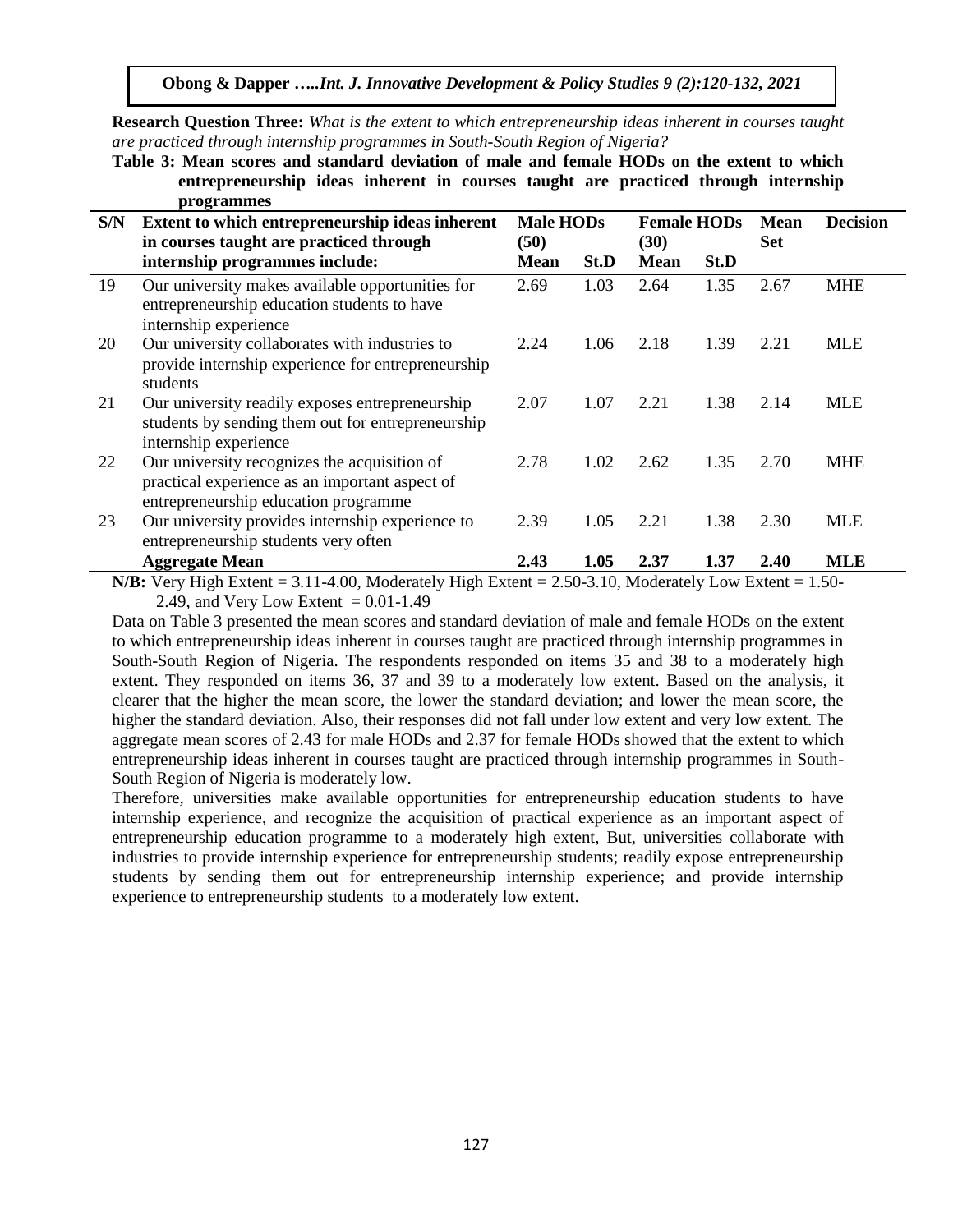### **Test of Hypotheses**

**Hypothesis 1:** There is no significant difference between the mean ratings of Heads of Department and students on the availability of entrepreneurship facilities needed for practical skills in public Universities in South South Region of Nigeria.

|                                                                          |  |  |  |  |  |  | Table 4: Summary of t-test result on the difference between the mean scores of Heads of |  |  |  |  |  |  |
|--------------------------------------------------------------------------|--|--|--|--|--|--|-----------------------------------------------------------------------------------------|--|--|--|--|--|--|
|                                                                          |  |  |  |  |  |  | Department and students on the availability entrepreneurship facilities needed for      |  |  |  |  |  |  |
| practical skills in public Universities in South South Region of Nigeria |  |  |  |  |  |  |                                                                                         |  |  |  |  |  |  |

| <b>Status</b>   |     | <b>Mean</b> | St. D | t-calculated<br>value | t-critical<br>value | df  | Sig. | <b>P-Value</b> | <b>Decision</b> |
|-----------------|-----|-------------|-------|-----------------------|---------------------|-----|------|----------------|-----------------|
| <b>HODs</b>     | 80  | 2.47        | 1.07  | 0.244                 | $\pm 2.00$          | 878 | 0.05 | 0.07           | Not             |
| <b>Students</b> | 800 | 2.44        | 0.33  |                       |                     |     |      |                | Significant     |

Data on Table 4 presented the summary of t-test result on the difference between the mean scores of Heads of Department and students on the availability of entrepreneurship facilities needed for practical skills in public Universities in South-South Region of Nigeria. The t-calculated value of 0.244 is far less than the t-critical value of  $\pm 2.00$ , and the p-value of 0.07 is greater than the significant level of 0.05. Therefore, the null hypothesis was accepted. This implies that, there is no significant difference between the mean scores of Heads of Department and students on the availability of entrepreneurship facilities needed for practical skills in public Universities in South South Region of Nigeria.

**Hypothesis 2:** There is no significant difference between the mean ratings of Heads of Department and students on the adequacy of lectures for entrepreneurship education in public Universities in South-South Region of Nigeria.

|  | Table 5: Summary of t-test result on the difference between the mean scores of Heads of |  |  |  |  |  |  |  |
|--|-----------------------------------------------------------------------------------------|--|--|--|--|--|--|--|
|  | Department and students on the adequacy of lectures for entrepreneurship education in   |  |  |  |  |  |  |  |
|  | public Universities in South-South Region of Nigeria                                    |  |  |  |  |  |  |  |

|                 |     |      |       | public chrytronics in bouth bouth region of Highlia |                     |     |      |                |                 |
|-----------------|-----|------|-------|-----------------------------------------------------|---------------------|-----|------|----------------|-----------------|
| <b>Status</b>   | N   | Mean | St. D | t-calculated<br>value                               | t-critical<br>value | Df  | Sig. | <b>P-Value</b> | <b>Decision</b> |
| <b>HODs</b>     | 80  | 3.06 | 0.90  | 0.594                                               | $\pm 2.00$          | 878 | 0.05 | 0.09           | Not             |
| <b>Students</b> | 800 | 3.00 | 0.31  |                                                     |                     |     |      |                | Significant     |

Data on Table 5 presented the summary of t-test result on the difference between the mean scores of Heads of Department and students on the adequacy of lectures for entrepreneurship education in public Universities in South-South Region of Nigeria. The t-calculated value of 0.594 is far less than the t-critical value of  $\pm 2.00$ , and the p-value of 0.09 is greater than the alpha significant level of 0.05. Therefore, the null hypothesis was accepted. This implies that, there is no significant difference between the mean scores of Heads of Department and students on the adequacy of lectures for entrepreneurship education in public Universities in South-South Region of Nigeria.

**Hypothesis 3:** There is no significant difference between the mean ratings of male and female Heads of Department on the extent to which entrepreneurship ideas inherent in courses taught are practised through internship programmes in South-South Region of Nigeria.

**Table 6: Summary of t-test result on the difference between the mean scores of male and female Heads of Department on the extent to which entrepreneurship ideas inherent in courses taught are practised through internship programmes in South-South** 

|             | taught are practised through micrhismp programmes in South-South |      |      |       |       |                            |    |      |              |                 |  |  |  |  |  |
|-------------|------------------------------------------------------------------|------|------|-------|-------|----------------------------|----|------|--------------|-----------------|--|--|--|--|--|
| <b>HODs</b> |                                                                  | Mean |      | St. D |       | t-calculated t-critical Df |    |      | Sig. P-Value | <b>Decision</b> |  |  |  |  |  |
|             |                                                                  |      |      |       | value | value                      |    |      |              |                 |  |  |  |  |  |
| Male        |                                                                  | 50   | 2.43 | 1.05  | 0.206 | $\pm 2.00$                 | 78 | 0.05 | 0.08         | Not.            |  |  |  |  |  |
| Female      |                                                                  | 30   | 2.37 | 1 37  |       |                            |    |      |              | Significant     |  |  |  |  |  |

Data on Table 6 present the summary of t-test result on the difference between the mean scores of male and female Heads of Department on the extent to which entrepreneurship ideas inherent in courses taught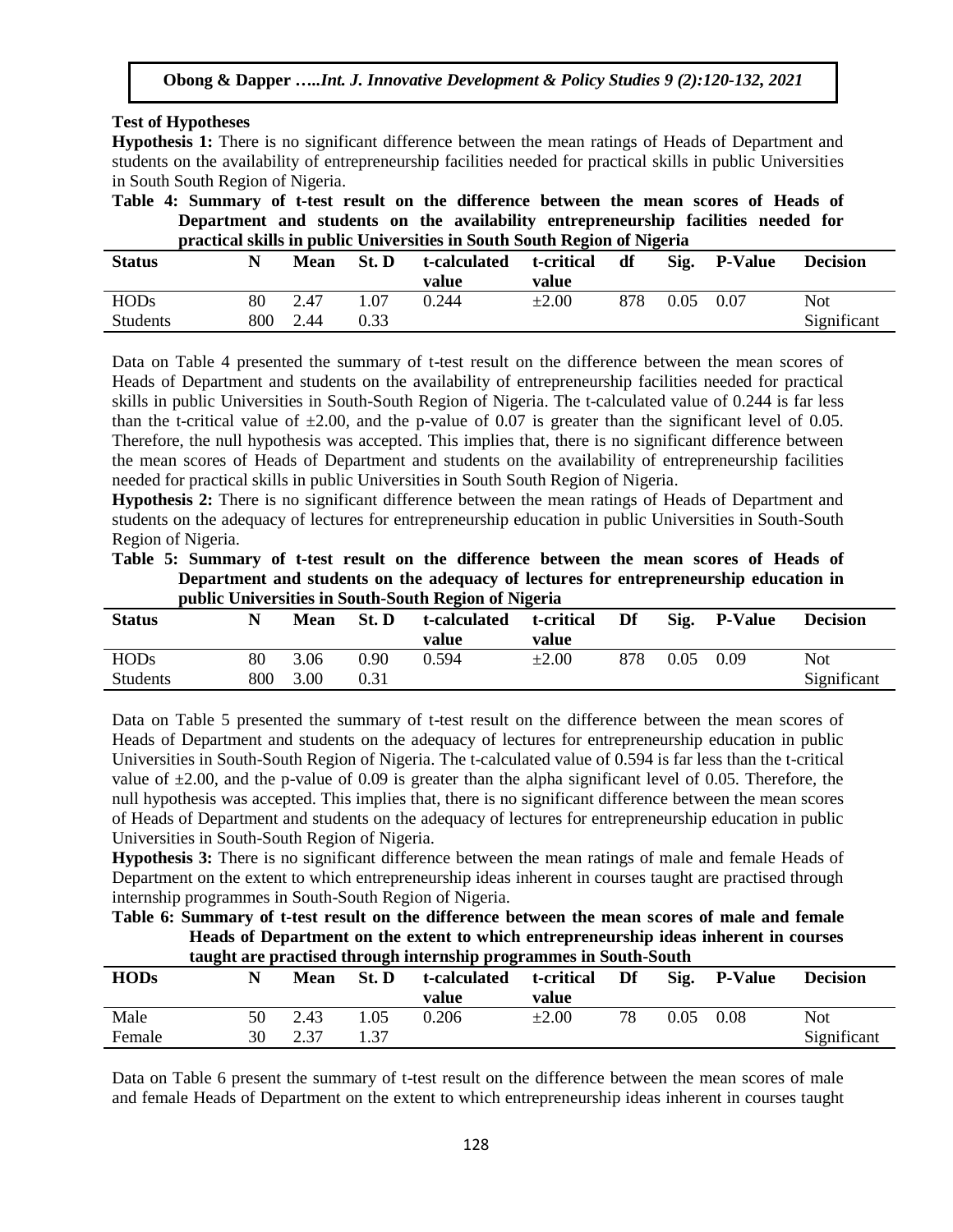are practised through internship programmes in South-South Region of Nigeria. The t-calculated value of 0.206 is less than the t-critical value of  $\pm 2.00$ , and the p-value of 0.08 is greater than the alpha significant level of 0.05. Therefore, the null hypothesis was accepted. This implies that, there is no significant difference between the mean scores of male and female Heads of Department on the extent to which entrepreneurship ideas inherent in courses taught are practised through internship programmes in South-South Region of Nigeria.

## **DISCUSSION OF FINDINGS**

The findings equally revealed that the available entrepreneurship facilities needed to improve the practical skills of students in public Universities in South-South Region of Nigeria include: teaching aids to facilitate the enhancement of entrepreneurial performance, and Infrastructural facilities to match programmes with teaching/learning requirements which will aid industrial requirement for manpower growth. But, workshops/laboratories/studios to accommodate the large number of students during practicals in our university; facilities for the actualization of practical skills in universities; facilities to aid students learn at their own pace; facilities to aid students gain creative skills; entrepreneurial facilities to achieve a level of instructional effectiveness; entrepreneurship facilities to aid students become innovative; entrepreneurship facilities to aid students with leadership skills; and entrepreneurship facilities to equip students with vocational skills are rarely available. And these challenges really affect the quality of graduates produced from universities in South-South, Nigeria. The test of hypothesis one showed that, there is no significant difference between the mean scores of Heads of Department and students on the availability of entrepreneurship facilities needed for practical skills in public Universities in South-South Region of Nigeria. They are of the opinion that, relevant entrepreneurship facilities to equip students with entrepreneurial skills for improved business growth after school are not available. In line with the findings, Ameawhule and Aruchi (2018) revealed that poor state of infrastructural facilities has adverse effect on the development of entrepreneurship education in universities in Rivers State. Oliobi (2017) revealed that inadequate funding, lack of entrepreneurial training for the entrepreneurship lecturers and inadequate facilities among others are some of the challenges that hinder the quality of outputs produce from universities. Contrarily, Nwambam, Nnnenaya and Nwankpu (2018) revealed that there are lecturers/instructors, instructional facilities/materials for teaching entrepreneurship education and the entrepreneurship curricular contents are relevant for sustainable development in Nigeria but does not fully equip students with adequate knowledge, resources and skills to establish the basic entrepreneurial skills needed for societal growth.

The findings also revealed that lecturers teaching entrepreneurship subjects in public Universities are moderately adequate. Therefore, lecturers/facilitators to undertake entrepreneurship courses, develop programmes, produce entrepreneurial graduates, and knowledge updates by lecturers are very adequate. Lecturers to teach entrepreneurial courses, enhance active student centred learning, and correspondence to lecturer-student ratio are moderately adequate. Also, finding revealed that lecturers are rarely motivated adequately to improve their output. The test of hypothesis two showed that, there is no significant difference between the mean scores of Heads of Department and students on the adequacy of lectures for entrepreneurship education in public Universities in South-South Region of Nigeria. The findings are in agreement with Ezemoyih and Nwaiwu (2011) that, appropriate organization of learning materials will enhance effective teaching and learning in entrepreneurship courses in tertiary institutions. Nwabueze & Egenti (2020) on the other hand stated that, capacity building programmes help to improve the skills of entrepreneurship education lecturers by equipping them with communication skill to transfer knowledge to the learners, assisting them to develop good writing skill in the preparation of lessons on entrepreneurship, helping them to acquire the presentation skill needed to deliver their lessons, empowering them to maintain proper interpersonal relation's skill to enhance quality output from the system, equipping them with innovative skill to handle the learners for increased productivity, assisting them in developing creative skill to enhance students' productivity, possessing the technical skills to equip learners with ability to manage change through other people, acquiring vocational skills needed to empower learners on how to become employers of labour, and equipping the staff with mechanical skill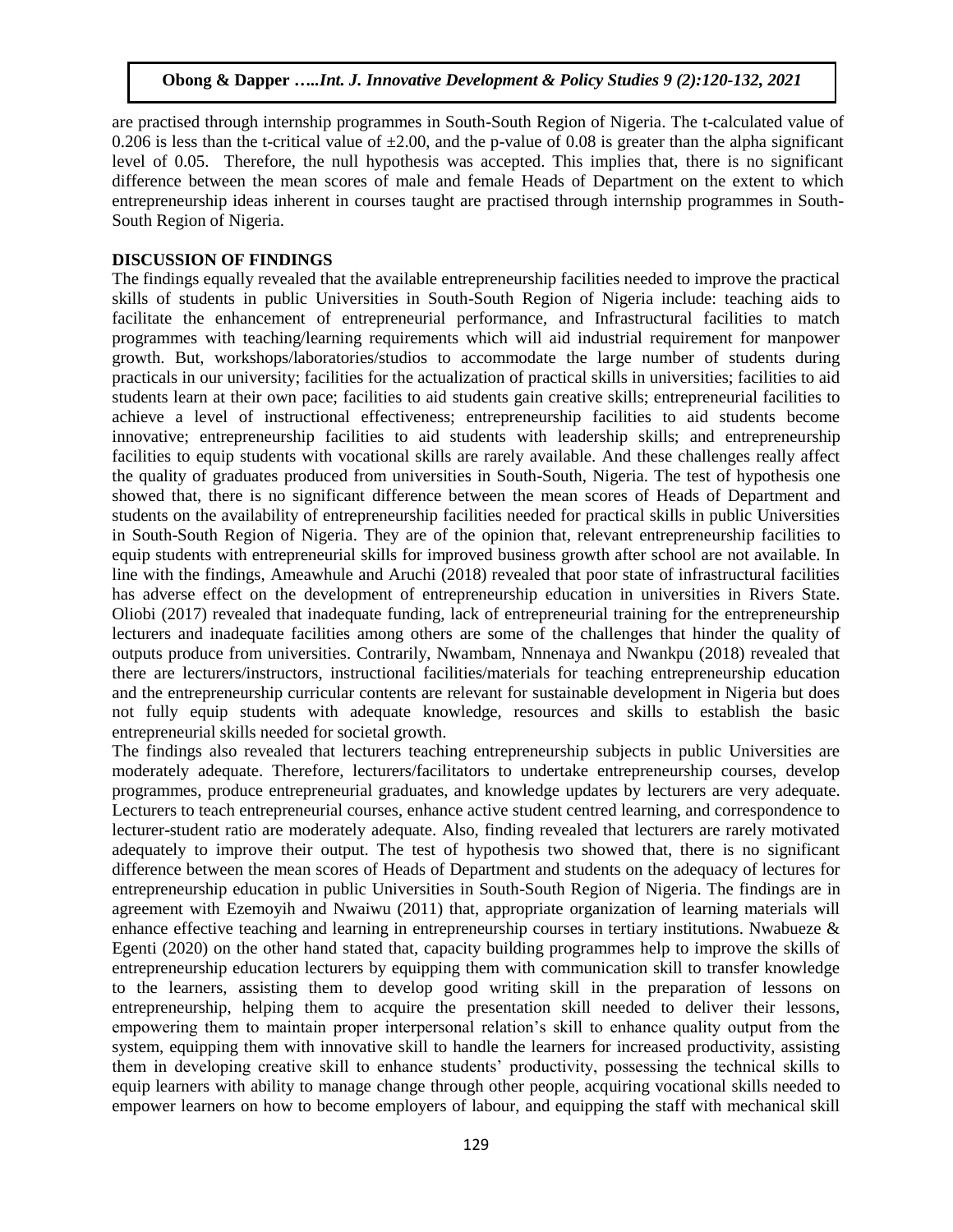to transfer scientific knowledge to students. Contrarily, Okah and Odelola (2009) reveals that entrepreneurship education is not adequately provided, support mechanisms were not available and the teaching methods are obsolete. Sofoluwe, Shokunbi, Raimi and Ajewole (2013) indicated that entrepreneurship education is a leeway to job creation, wealth creation, youth empowerment, peaceful society and economic development. The study recommended that the three tiers of government, donor agencies, academic institutions and the private sector should encourage entrepreneurship education. That will serve as a mark of social responsibility and contribution to the wellbeing of society.

The findings finally revealed that the extent to which entrepreneurship ideas inherent in courses taught are practiced through internship programmes in South-South Region of Nigeria is moderately low. Therefore, universities make available opportunities for entrepreneurship education students to have internship experience, and recognize the acquisition of practical experience as an important aspect of entrepreneurship education programme to a moderately high extent, But, universities collaborate with industries to provide internship experience for entrepreneurship students; readily expose entrepreneurship students by sending them out for entrepreneurship internship experience; and provide internship experience to entrepreneurship students to a moderately low extent. The test of hypothesis three showed that, there is no significant difference between the mean scores of male and female Heads of Department on the extent to which entrepreneurship ideas inherent in courses taught are practised through internship programmes in South-South Region of Nigeria. In line with the findings, Agbogidi (2007) revealed that efficiency in automobile repairs and other areas require that workers be equipped with skills and knowledge adequate to handle the work that they perform through ideas practiced in internship programmes. These skills include managerial skills, financial skills, management skills, marketing skills and communication skills. Adetayo, Oke and Aderonmu (2015) revealed that through internship programme, increased entrepreneurship education and training enhance increased employment generation among the university graduates.

## **CONCLUSION**

Based on the findings, it is deduced that the relevance of entrepreneurship education as it enhances graduate employment cannot be downplayed as it relates to skills emphasized to be taught, facilities available for practical skills, adequacy of lecturers, reduction in graduate unemployment, and courses practised through internship. It is therefore concluded that, there is need to provide entrepreneurship facilities and employ qualifies entrepreneurial lecturers in universities for the enhancement of graduate employment. However, entrepreneurship education is a hallmark for job creation, youth development, poverty reduction, and increase in national income, among others

## **RECOMMENDATIONS**

The following recommendations were made based on the findings of the study.

- 1. The University Management and Government should ensure that the lecturers teaching entrepreneurship education courses are adequate to enhance graduate employment status in South-South, Nigeria.
- 2. The Government should fund the universities in order to provide adequate facilities for enhancement of entrepreneurial skills and youth development.
- 3. The Universities should train and retrain entrepreneurship lecturers to update their knowledge in entrepreneurship education by participating in conferences, seminars, workshops or as the case may be, to collaborate with industries and companies.
- 4. The University Managers should create available opportunities for entrepreneurship education students to gain internship experience and foster their practical knowledge.
- 5. Curriculum Developers should make the curriculum more practical oriented than theoretical based to strengthen students' practical skills.
- 6. The University Managers and Government should provide good incentives for lecturers to serve as a source of motivation.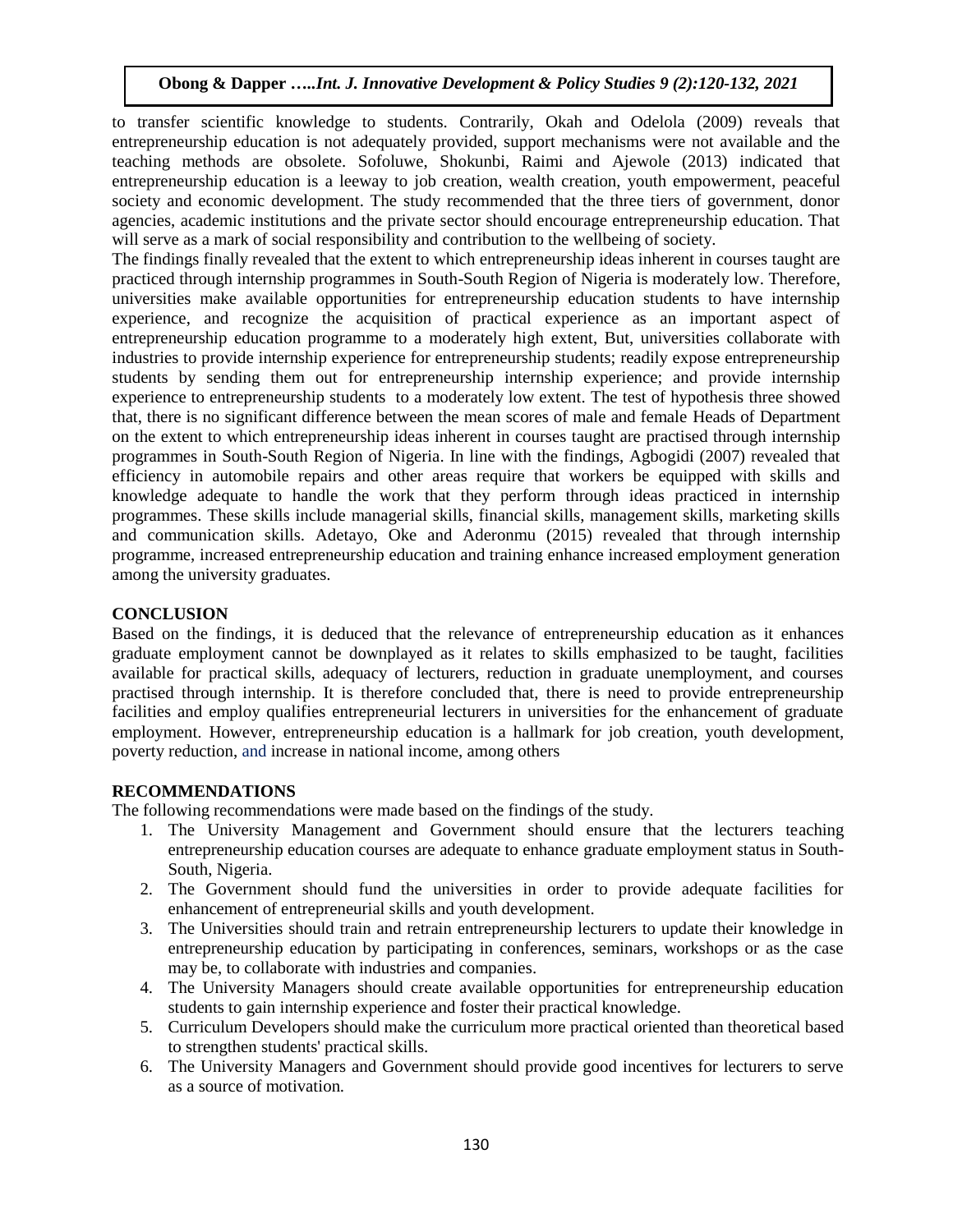#### **REFERENCES**

- Adegun, O. A. & Akomolafe, C. O. (2013). Entrepreneurship Education and Youth Employment in contemporary Nigeria. *Journal of Education and Leadership Development,* 2(5), 52-57.
- Adetayo, O., Oke, A., & Aderonmu, O. (2015). Assessment of entrepreneurship education and employment generation among university graduates in Nigeria. *European Journal of Business and management's*, *7*(23), 136-142.
- Agbogidi, A.I. (2007). *Entrepreneurial skills required by automechanics technology students in the technical colleges for establishing small and medium scale enterprises in Delta State*. (Unpublished MED Thesis), University of Nigeria, Nsukka.
- Ajayi I. A. (2005) Resource factors as correlates of secondary school effectiveness in Ekiti state. *Nigerian Journal of counselling and Applied Psychology. I* (1) : 109115.
- Amaewhule, W & Aruchi, N. (2018). Analysis of effects of Infrastructural facilities on development of entrepreneurship education in universities in Rivers state. *International Journal of Innovative Education Research* 4 (8) 27-43
- Anekwe, J. U. & Abraham, N. M. (2009).Assessment of resources management for effective entrepreneurship education in Anambra State Secondary Schools. *African Journal of Educational Research and Development.*3(2), 269-281.
- Asodike J. O. (2009) Delivering entrepreneurship education in Nigerian secondary schools.*African Journal of Educational Research and Development* (AJERD) Conference Edition, Faculty of Education University of Port Harcourt (3) 2.
- Chharak, R. (2012). Entrepreneurship concept. [http://www.slideshare.net/libracharak/](http://www.slideshare.net/libracharak/%20entrenpreneushipconcept)  [entrenpreneushipconcept.](http://www.slideshare.net/libracharak/%20entrenpreneushipconcept) retrieved 10<sup>th</sup> October, 2019.
- Chun-Meichou&Chien, H. (2015). Tertiary students learning socialization: factor analysis and structural equation modelling entrepreneurship. *International Journal of Psychology and Educational studies* [http://www.ijpes.com/frontend/ articles/pdf/v0i03-04.pdf](http://www.ijpes.com/frontend/%20articles/pdf/v0i03-04.pdf)
- Ediagbonya, K. (2013). The roles of entrepreneurship education in ensuring economic empowerment and development. *Journal of Business Administration and Education*, 4 (1). Info/index.php/jbae/articledownload/220/176.
- Emmanuel, C. L. (2013). *Entrepreneurship A Conceptual Approach*. Lagos: Pumark Publishers Nigeria Limited.
- Ezemonyil, C. M. Nwaiwu, B. (2011). Strategy for effective teaching of entrepreneurship education in tertiary institution in Imo and Anambra State. *Business Education Journal,* 8 (1), 119-128
- Federal Republic of Nigeria, (2004). *National policy on Education,* Lagos. National Educational Research Development (NERDC) press.
- Forsman, B. P. (2014). *Assessment of entrepreneurship for sustainable economic development in South-South, Nigeria.*An unpublished thesis University of Port Harcourt.
- Holt, D. H. (2009). *Entrepreneurship: New venture creation,* New Delhi: PH1 Learning Private Limited.
- Khanka, S. S. (2012). *Entrepreneurial development for B.Com., M.Com and MBA students* of *all Indian Universities*. New Delhi. S. Chand & company Ltd.
- Madumere-Obike, C.U., Okeke, E.O. & Nwabueze, A. I. (2013). The Impact of Entrepreneurship Education on Male and Female Students' Entrepreneurial Intentions in the Universities in Rivers State. *Journal of Gender and Women Development (JOGEWOD), 1(1); 1-15.*
- National Universities Commission: (2011). *Benchmark Minimum Academic Standards for undergraduates programmes in Nigeria Universities*. Abuja Govt Press[.http://www.unilagadmissionguide.com/2015-list-of-nuc-accredited](http://www.unilagadmissionguide.com/2015-list-of-nuc-accredited-universities.federal.state.html)[universities.federal.state.html](http://www.unilagadmissionguide.com/2015-list-of-nuc-accredited-universities.federal.state.html)
- Nian, T. Y., Baker, R. & Islam, A. (2014). Students' perception on entrepreneurship education: the case of University Malaysia Perlis. *International Journal Education* Studies 7(10) Canadian Center of Science and Education. Retrieved  $25<sup>th</sup>$  December, 2018.